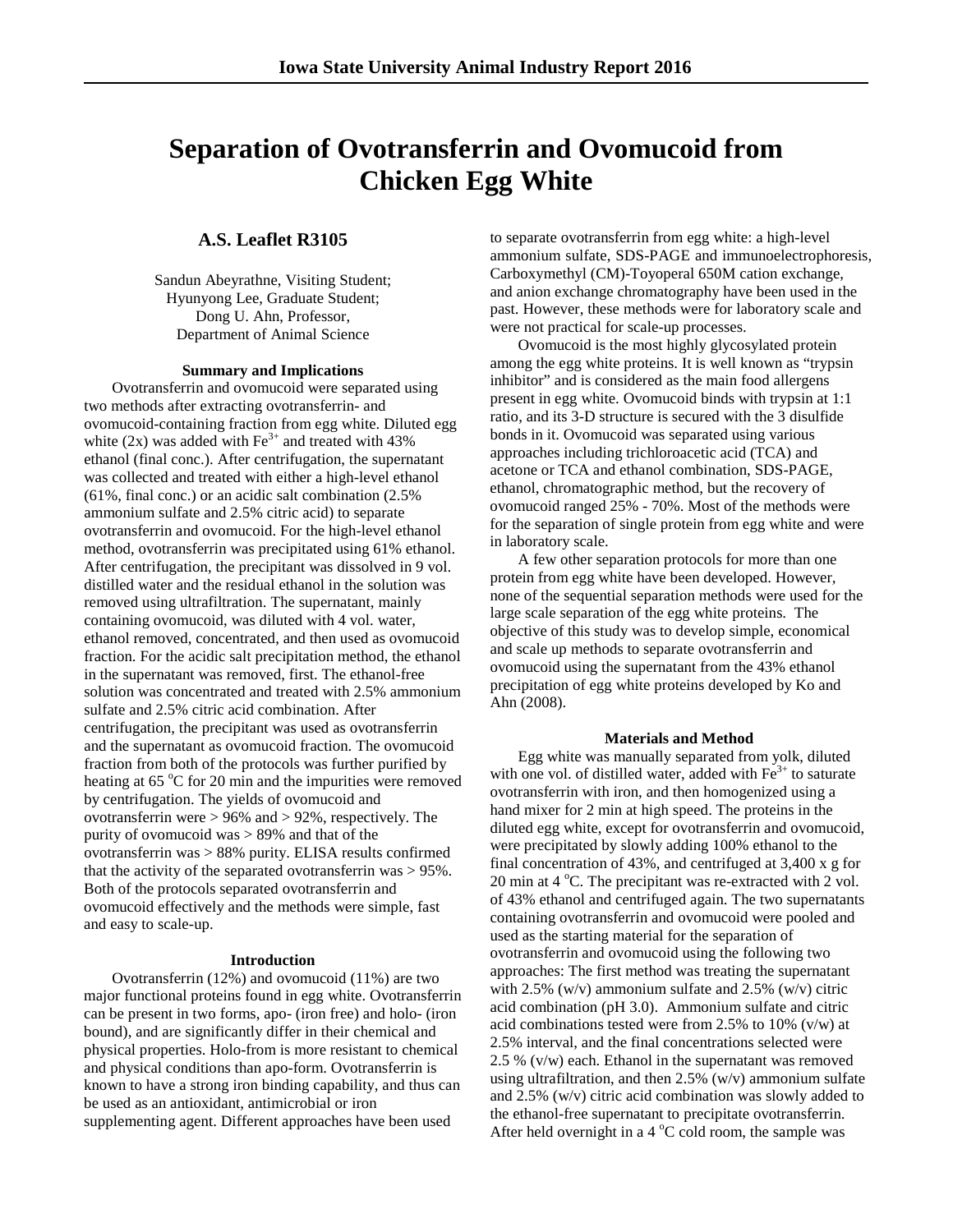centrifuged at  $3,400 \times g$  for 20 min at  $4^{\circ}$ C. To collect ovotransferrin, the precipitant was dissolved with 4 vol. of distilled water with adjusting the pH to 9.0 using NaOH, desalted and concentrated using ultrafiltration, and then lyophilized. The supernatant was mainly consisted of ovomucoid, but contained some ovotransferrin. After desalting, the supernatant was adjusted to pH 4.0 using citric acid, heat-treated at 65 °C for 20 min, centrifuged at 3,400 x g for 20 min at 4  $^{\circ}$ C to remove the denatured ovotransferrin, and then lyophilized. The two protocols were tested for both in laboratory and large scale separation of ovotransferrin and ovomucoid.

The second approach used 43% ethanol to extract ovotransferrin from the white. The ethanol concentration of the extract was increased to 61% (final) by slowly adding 100% ethanol. The solution was kept overnight at 4  $^{\circ}$ C and then centrifuged at 3,400 x g for 20 min at  $4^{\circ}$ C. The precipitant was collected, dissolved with 10 vol. of distilled water, and the residual ethanol was removed using an ultrafiltration unit. The supernatant was subjected to ultrafiltration, heat-treated to remove residual ovotransferrin, and then lyophilized as mentioned above. The yields of ovotransferrin and ovomucoid were calculated by comparing the amount of separated proteins after freeze drying with the calculated values of each protein in egg white. To check the separation efficiency and yields, SDS-PAGE was conducted under reduced conditions using Mini-Protein II cell. To check the purity of ovotransferrin and ovomucoid, gel pictures were taken after distaining. The purity of proteins was calculated by converting the density of protein bands in the gel picture using the ImageJ software. Western Blot was used to confirm ovotransferrin. ELISA assay was used to check the activity of purified ovotransferrin.

#### **Results and Discussion**

*Separation of ovotransferrin and ovomucoid:* The holoform of ovotransferrin is more stable to chemical and pH changes than the iron-free (apo) form. Earlier, ovotransferrin has been separated from egg white using 43% ethanol after converting apo-ovotransferrin to holoovotransferrin. The same strategy was used to separate ovotransferrin from egg white. With 43% of ethanol (final concentration), all the egg white proteins, except for ovotransferrin and ovomucoid, were denatured and (Figure 3, Lane 3) precipitated. After centrifugation, ovotransferrin and ovomucoid in the supernatant fraction was separated using 2 strategies: one with ammonium sulfate and citric acid combination and the other with a high-level ethanol (61%, final conc.). Each of the method has advantages and disadvantages in separating ovotransferrin and ovomucoid from the supernatant. Separation of ovotransferrin using ammonium sulfate and citric acid combination requires an additional step to remove ethanol from the supernatant

before the acidic-salt precipitation, but the purity of the ovotransferrin separated was better than that with the highlevel ethanol precipitation (Table 1). Precipitation of ovotransferrin with 61% ethanol denatured some of the ovotransferrin in the supernatant, but the protocol was simpler than the acidic-salt precipitation method. Both protocols took two days to separate the two proteins and both were applicable for scale-up production.

The purities of ovotransferrin and ovomucoid were not changed by increasing ammonium sulfate concentration from 2.5% to 7.5% (Figure 1) and 2.5%  $(v/w)$  ammonium sulfate concentration was selected as a salt concentration of the acidic salt method. Figure 1 indicated that the combination of 2.5% (w/v) ammonium sulfate and 2.5% (w/v) citric acid separated ovotransferrin from the supernatant, some ovotransferrin still remained in the supernatant (ovomucoid) fraction. The supernatant with the high-level ethanol precipitation of ovotransferrin also had some ovotransferrin and other impurities. Figures 1 and 2 indicated that crude ovomucoid solution after centrifugation had some ovotransferrin and other impurities (Fig. 1, Lane 3 and Fig. 2, Lane 2). In order to remove the residual proteins, crude ovomucoid solution was heat-treated. Ovomucoid is more heat-stable protein than ovotransferrin, and heating crude ovomucoid solution at  $65^{\circ}$ C did not damage ovomucoid. In Figure 2, different heating times (15, 20, 25, and 30 min) at  $65^{\circ}$ C were tested and 20 min was selected as a heating condition for both methods to improve the purity of ovomucoid.

The separated ovotransferrin can be used to produce functional peptides with growth-inhibiting effects on human cancer cell lines. Ovomucoid was reported as one of the main egg allergen present in egg white, but separated ovomucoid can be used to produce bioactive peptides that have metal-binding, antioxidant, anti-hypertensive and antimicrobial activities.

*Purity, yield and activity of the separated proteins:* The yield of ovotransferrin in small scale was 98% for ethanol separation and 95% for acid-salt precipitation method, whereas that of large scale was 98% and 92%, respectively. The yield of ovomucoid in small scale was over 100% in small scale in both methods while that in large scale was over 100% for ethanol precipitation protocol and > 96% for acidic ammonium sulfate method (Table 1). The purity of ovomucoid was 90-92% for ethanol precipitation method and 89-91% for acidic ammonium sulfate method, while that of ovotransferrin was 97-98% for ethanol precipitation protocol and 88-90% for acidic ammonium sulfate method (Table 1). The yield was calculated according to the calculated values using the literature values for ovotransferrin and ovomucoid and the actual protein content measured from egg white used in this study. The yield and purity results of our study suggested that the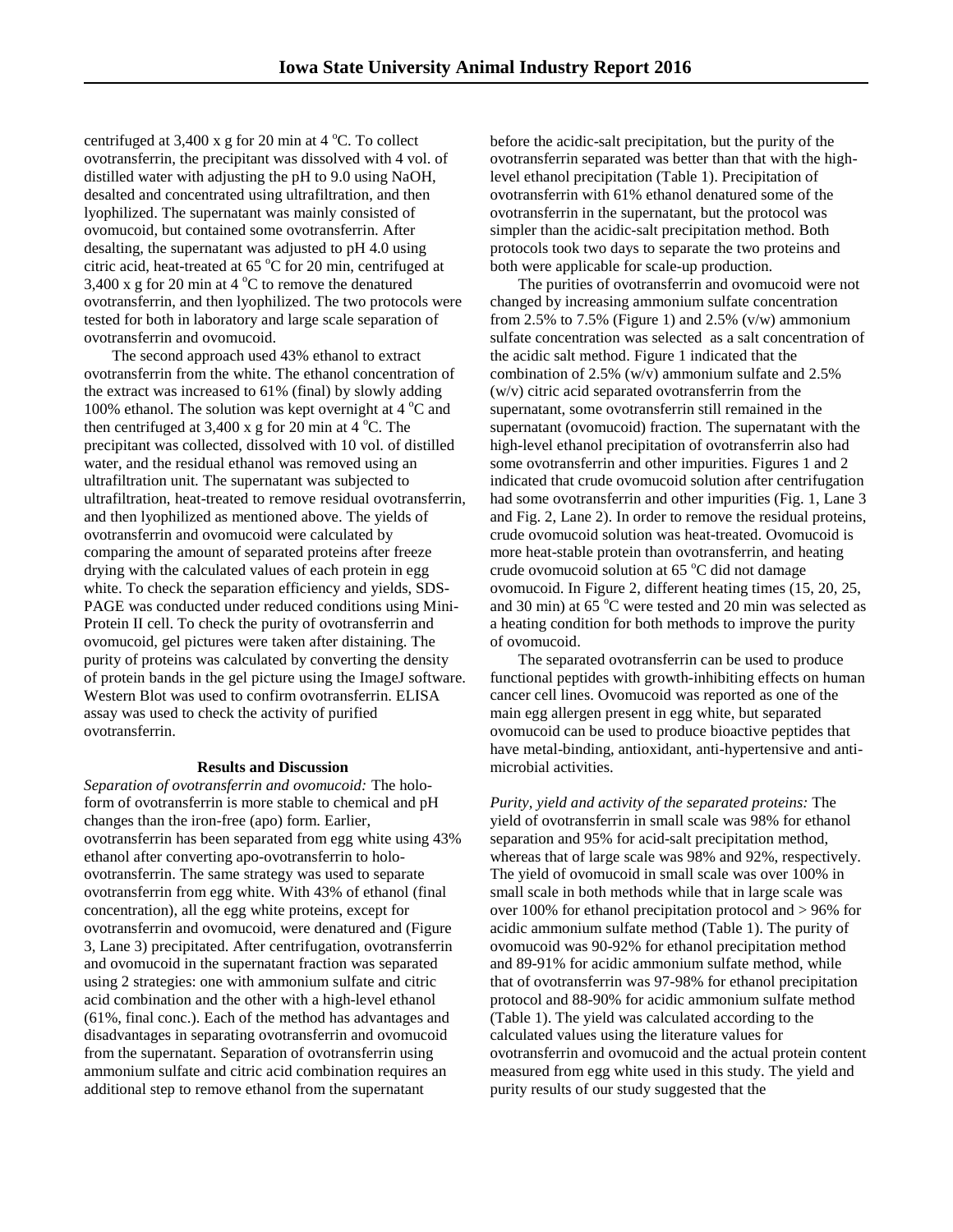amount of ovomucoid in egg white could be higher than the reported value. We have seen similar results with ovomucin in our previous study.

This work is different from previous works that used ethanol extraction and ammonium sulfate and citric acid combination, respectively, to separate ovotransferrin from egg white. The previous two methods separated only ovotransferrin while current protocols separated both ovotransferrin and ovomucoid in a single sequence. Compared with the other sequential separation, both of the current protocols produced much higher yields of ovomucoid and ovotransferrin (ovomucoid 21% vs 100% and ovotransferrin 21% vs 97%). Recently, a separation method for lysozyme, ovotransferrin, ovalbumin and ovoflavoprotein with the yield over 90% has been devepoped, but this method was not easy for scale-up production and is not practical due to sophisticate separation procedure used.

The two protocols (ethanol and acidic ammonium sulfate) were tested for both in laboratory and large scale. Both scales showed good separation of the two proteins. Difference in the yield between laboratory and large scale processes were mainly due to loss of the proteins during ultrafiltration, and showed that the methods can be used for large preparation of ovotransferrin and ovomucoid. Figure 3 shows the proteins during the separation steps of the two methods. According to the Figure 3 both proteins showed similar separation patterns. Figure 4 confirms the separated ovotransferrin with Western Blotting and ovomucoid with SDS-PAGE with relevant standards. The activity of the ovotransferrin separated using both of the protocols indicated that they have over 95%. The activity of ovotransferrin separated using the ethanol protocol showed 95.8% and that separated using the ammonium sulfate and

citric acid combination showed 97.8%, indicating that the ovotransferrin separated using both of the protocols maintained their activity. Even though this value was slightly lower than that of the previous studies the activity reported here are still very high. ELISA of ovomucoid was not working using currently available ovomucoid antibodies.

*Comparison of the two protocols:* Separating ovotransferrin and ovomucoid using ethanol was simple and fast, but the amount of ethanol needed is high. Ammonium sulfate and citric acid combination protocol uses less amount of ethanol and uses low levels of ammonium sulfate and citric acid to precipitate ovotransferrin, but needs an extra step to remove ethanol before the precipitation step. Heating is required for both protocols to increases the purity of ovomucoid. Both protocols produced ovotransferrin and ovomucoid with similar yield and purity but the ovotransferrin produced is "holo" form and should be converted to "apo" form if necessary.

### **Conclusion**

Ovomucoid and ovotransferrin can be easily separated in sequence from the supernatant of ethanol extraction using a high concentration of ethanol or ammonium sulfate and citric acid combination. The yield of the separated ovotransferrin and ovomucoid were > 92% and > 95%, respectively, the purity of the separated proteins ranged 88- 98%, and the activity of the purified ovotransferrin using both of the protocols remained at > 95%. The protocols are simple, easy, and scalable to separate the two proteins in sequence.

| Sample                 | Small Scale  |         |                | Large Scale  |         |               |
|------------------------|--------------|---------|----------------|--------------|---------|---------------|
|                        | Weight $(g)$ | Yield % | Purity<br>(% ) | Weight $(g)$ | Yield % | Purity<br>(%) |
| Ovotransferrin         | 4.70         | 98.12   | 98.1           | 38.66        | 98.07   | 97.7          |
| Ovomucoid $^1$         | 4.41         | 100.46  | 92.3           | 36.29        | 100.44  | 90.16         |
| Ovotransferrin $2$     | 4.56         | 95.20   | 90.25          | 36.64        | 92.94   | 88            |
| Ovomucoid <sup>2</sup> | 4.42         | 100.61  | 91.4           | 34.99        | 96.84   | 89.29         |

**Table 1**: Yield and purity of ovotransferrin and ovomucoid using two sequential separation protocols

Calculated amount of egg white proteins in egg white solution (total egg white proteins in egg white was 10.95%). Laboratory scale (365 g of egg white): ovotransferrin, 4.79 g; ovomucoid, 4.39 g. Large scale (3,000 g of egg white): ovotransferrin 39.42 g; ovomucoid, 36.13 g. n=3. <sup>1</sup>

Ovotransferrin and ovomucoid produced using ethanol precipitation protocol.

<sup>2</sup>Ovotransferrin and ovomucoid produced using acidic ammonium sulfate protocol.